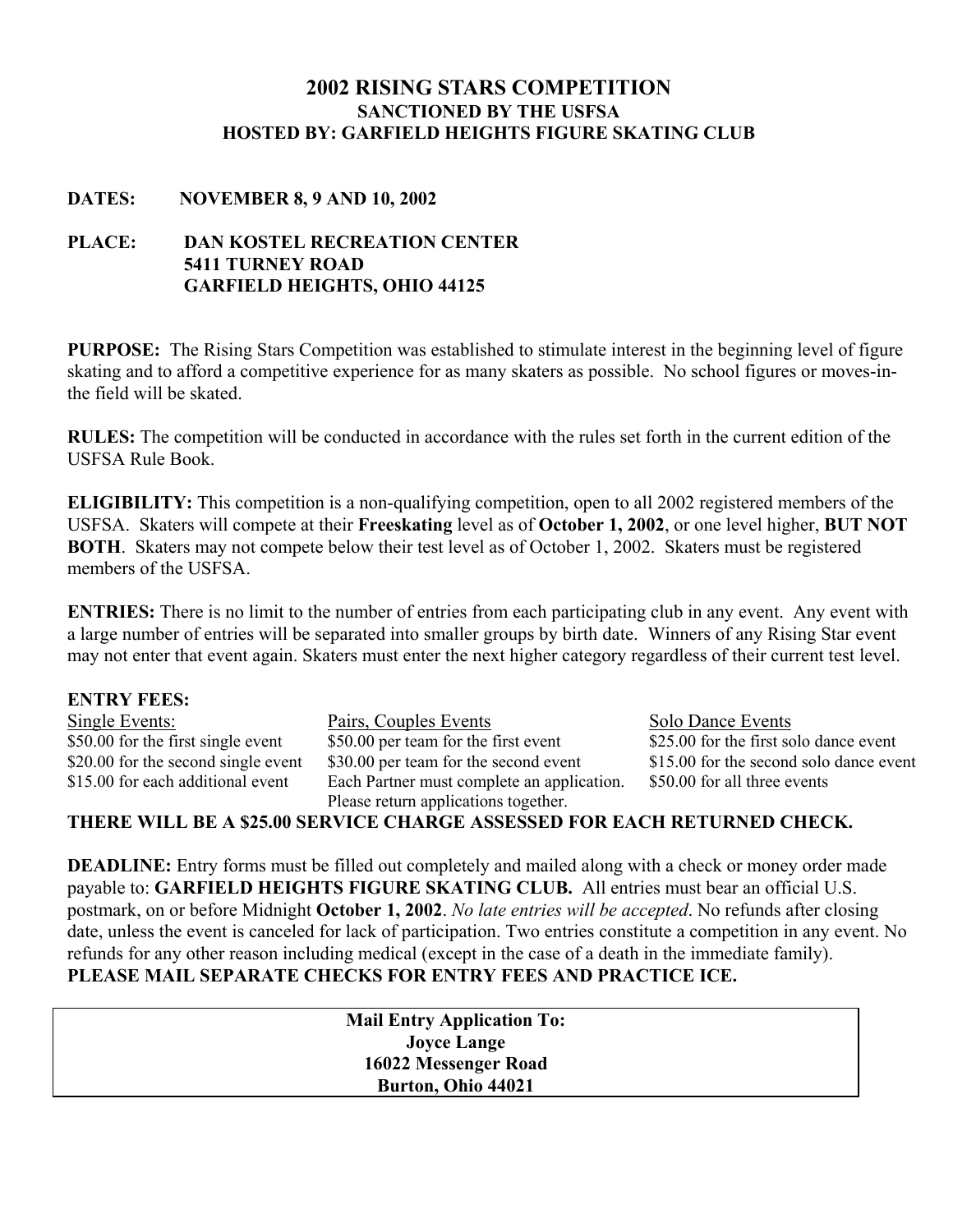# **ADMISSION: Free with a non-perishable food item (will be donated to a local organization).**

**PRACTICE ICE:** Practice ice will be available on Thursday, November 7, 2002. See attached practice ice form. Rink size is 85' x185'.

**REGISTRATION:** The official registration desk will be located in the lobby of the Recreation Center and will be open beginning with Practice Ice. All skaters must report one hour prior to their event.

**MUSIC:** Freeskating competitors must provide music on cassette only. NO TAPES LONGER THAN C-30's WILL BE PERMITTED. All cassettes must be marked with name and event on the side to be played. Skaters should have a suitable emergency back-up cassette at the rink. Skaters are to turn in their music at the time of registration. Music should be reclaimed at the desk after the completion of the event. Music will be provided for compulsory dance.

**EVENTS:** All events will be final rounds. Medals will be awarded for first, second, and third place. Ribbons will be awarded for fourth place.

**TROPHY:** The Rising Stars Club Trophy, awarded to the participating club with the most points accumulated during the competition will be presented at the close of the Competition.

**OFFICIAL NOTICE & SCHEDULES:** An official board will be maintained in the lobby of the Recreation Center. Posting of schedules and announcements shall constitute sufficient official notice to competitors, coaches and officials. A schedule of events and practice ice will be posted at each competing club at least one week prior to the competition. Check the official board area upon arrival for any changes.

**PARKING:** Off-street parking is available by entering from the Turney Road entrance at the drive leading to the Civic Center and the Library. Additional parking is available leading from the tennis courts to the main entrance to the Rink.

For general information regarding the 2002 Rising Stars competition, please contact:

| <b>CO-CHAIRPERSONS:</b> | Gerri Royer (216) 663-7461                   | Email: $G1021R$ @aol.com        |
|-------------------------|----------------------------------------------|---------------------------------|
|                         | Joyce Lange (440) 543-1672                   | Email: <i>JALange81@aol.com</i> |
| <b>APPLICATIONS:</b>    | Joyce Lange (440) 543-1672                   |                                 |
| <b>PRACTICE ICE:</b>    | Susan Taylor (330) 725-8531                  |                                 |
| WEBSITE:                | www.en.com/ghfsc or www.clevelandskating.com |                                 |

#### **THE FOLLOWING IS A LIST OF AREA HOTELS THAT ARE CONVENIENT TO THE DAN KOSTEL RECREATION CENTER:**

| Holiday Inn $(I-77 \text{ and } I-480)$ | Comfort Inn      | Hampton Inn      | <b>Embassy Suites</b>    |
|-----------------------------------------|------------------|------------------|--------------------------|
| 6001 Rockside Road                      | 6191 Quarry Lane | 6020 Jefferson   | 6060 Rockside Woods Blyd |
| Independence, OH                        | Independence, OH | Independence, OH | Independence, OH         |
| $(216)$ 524-8050                        | $(216)$ 328-7777 | $(216)$ 520-2020 | $(216)$ 524-4995         |

#### **DIRECTIONS TO DAN KOSTEL RECREATION CENTER:**

the last building on the right.

I-480-WEST Exit at E. 98<sup>th</sup> Street/Transportation Blvd. - Continue through light onto Antenucci Blvd.. Turn left on Turney Road, cross over the I-480 Bridge; turn Right into Civic Center; Recreation Center is the last building on right. I-480-EAST Exit at E. 98<sup>th</sup> Street/Transportation Blvd. - Turn left onto Transportation Blvd.; turn left onto Antenucci Blvd. (1st light). Turn left on Turney Road, cross over the I-480 Bridge. Turn right into Civic Center; Recreation Center is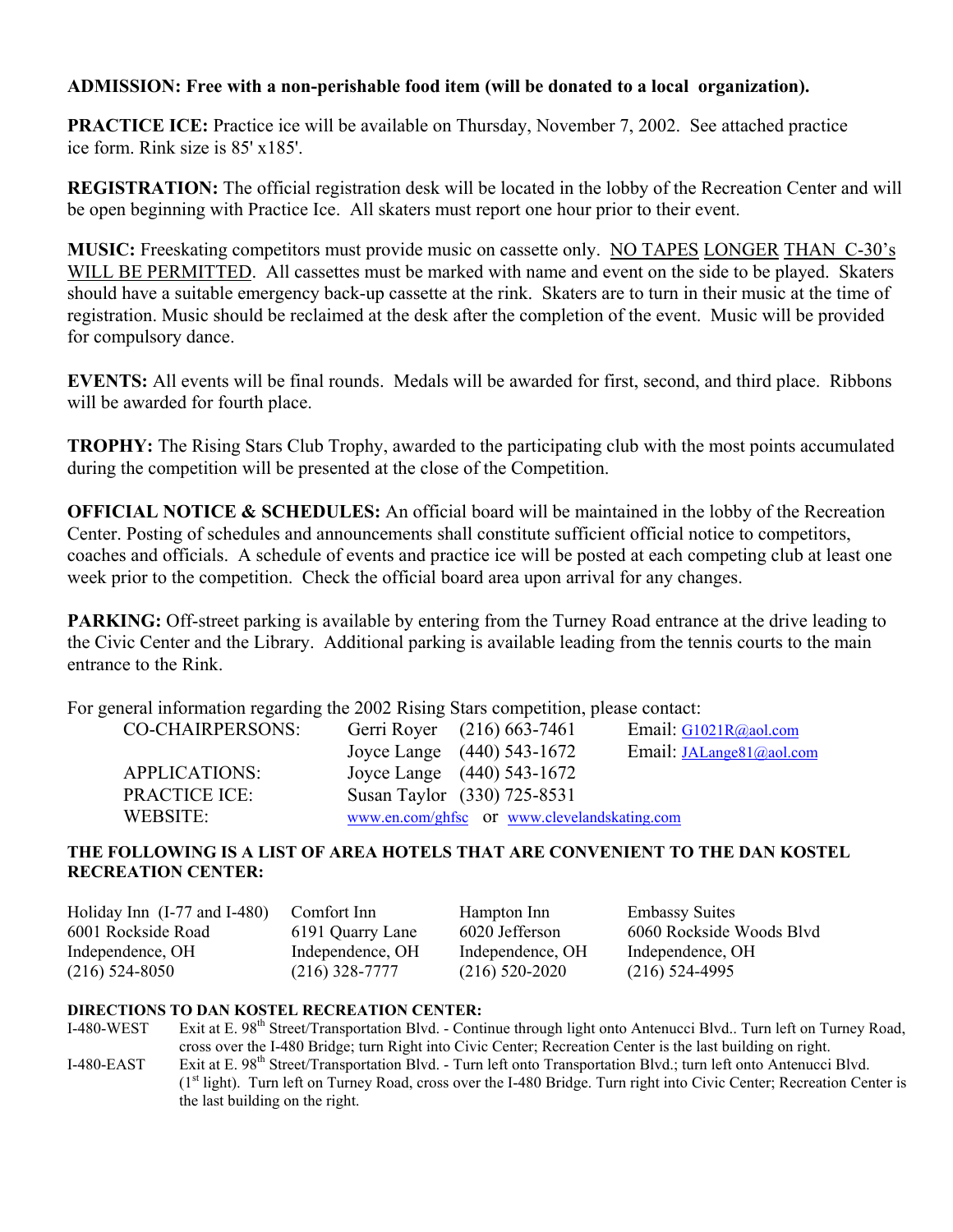# **EVENT CATEGORIES, TIMES AND REQUIREMENTS**

#### **FREE SKATING**

#### **Skaters may skate at their highest freeskating level passed or one level higher. Adults must be 25 years of age or older.**

| <b>CATEGORY</b>         | <b>MINUTES</b>     | <b>MUST HAVE PASSED</b>               |
|-------------------------|--------------------|---------------------------------------|
| Beginner A              | 1:00               | No Test requirement                   |
| Beginner B              | 1:30               | No Test requirement                   |
| Pre-Preliminary         | 1:30               | Pre-Preliminary Free Skating Test     |
| Preliminary             | 1:30               | Preliminary Free Skating Test         |
| Pre-Juvenile            | 2:00               | Pre-Juvenile Free Skating Test        |
| <b>Adult Pre-Bronze</b> | Not to exceed 1:40 | Adult Pre-Bronze Free Skating Test    |
| <b>Adult Bronze</b>     | Not to exceed 1:40 | <b>Adult Bronze Free Skating Test</b> |

#### **COMPULSORY MOVES**

**Beginner through Pre-Juvenile skaters will present a program without music no longer than the specified times. Test requirements are the same as for free skating. All compulsory moves will be skated on ½ ice surface. Elements may be skated in any order, and deductions will be taken for additional elements. Adults must be 25 years of age or older.**

| <b>CATEGORY</b> | <b>MINUTES</b>       | <b>REQUIRED ELEMENTS</b>                                                       |
|-----------------|----------------------|--------------------------------------------------------------------------------|
| Beginner        | 1 minute or less     | 1. Bunny Hop (2 in a row)                                                      |
|                 |                      | 2. Upright scratch spin (minimum of 3 revolutions)                             |
|                 |                      | 3. Waltz Jump                                                                  |
|                 |                      | 4. Spiral                                                                      |
|                 |                      | 5. Lunge                                                                       |
| Pre-Preliminary | 1 minute or less     | 1. $\frac{1}{2}$ Flip or $\frac{1}{2}$ Lutz Jump                               |
|                 |                      | 2. Salchow Jump                                                                |
|                 |                      | Waltz Jump-Toe Loop Combination with no steps or turns between<br>3.           |
|                 |                      | 4. Upright Scratch Spin (minimum of 3 revolutions)                             |
|                 |                      | 5. Spiral (forward outside)                                                    |
| Preliminary     | 1 minute or less     | 1. Flip Jump                                                                   |
|                 |                      | 2. Back Scratch Spin (minimum of 3 revolutions)                                |
|                 |                      | Salchow-Loop Jump Combination with no steps or turns between<br>3.             |
|                 |                      | 4. Spiral (forward inside)                                                     |
|                 |                      | 5. Split Jump                                                                  |
| Pre-Juvenile    | 1:15 minutes or less | 1. Camel Spin (minimum of 3 revolutions in camel position)                     |
|                 |                      | 2. Lutz Jump                                                                   |
|                 |                      | 3. Straight Line or Diagonal Footwork                                          |
|                 |                      | 4. Flip-Loop Combination Jump with no steps or turns between                   |
|                 |                      | 5. Sit-Change-Sit Spin (minimum of 3 revolutions on each Foot in sit position) |
| Adult           | 1:15 minutes or less | Straight Line or Diagonal Footwork                                             |
| Pre-Bronze/     |                      | 2. Salchow Jump                                                                |
| <b>Bronze</b>   |                      | 3. Waltz Jump-Toe Loop combination with no steps or turns between              |
|                 |                      | 4. Upright Scratch Spin (minimum 3 revolutions)                                |
|                 |                      | 5. Spiral (forward outside)                                                    |

#### **NOTES FOR COMPULSORY MOVES**

- 1. The required elements may be skated **IN ANY ORDER**. Unprescribed additional jumps or spins are not permitted. Marks will be deducted if any are included.
- 2. Jumps and combination jumps will be evaluated on: speed and flow from takeoff to landing, cleanness of takeoff, height of jump, body position in the air and control of the landing. Combination jumps must have no steps or turns in between combination jumps.
- 3. Spins and combination spins will be evaluated on: number and speed of revolutions, center of spins, body position in the spin and control of the exit from the spin.
- 4. Footwork will be evaluated on: difficulty of steps, neatness, sureness and cleanness of steps, speed of travel and body position.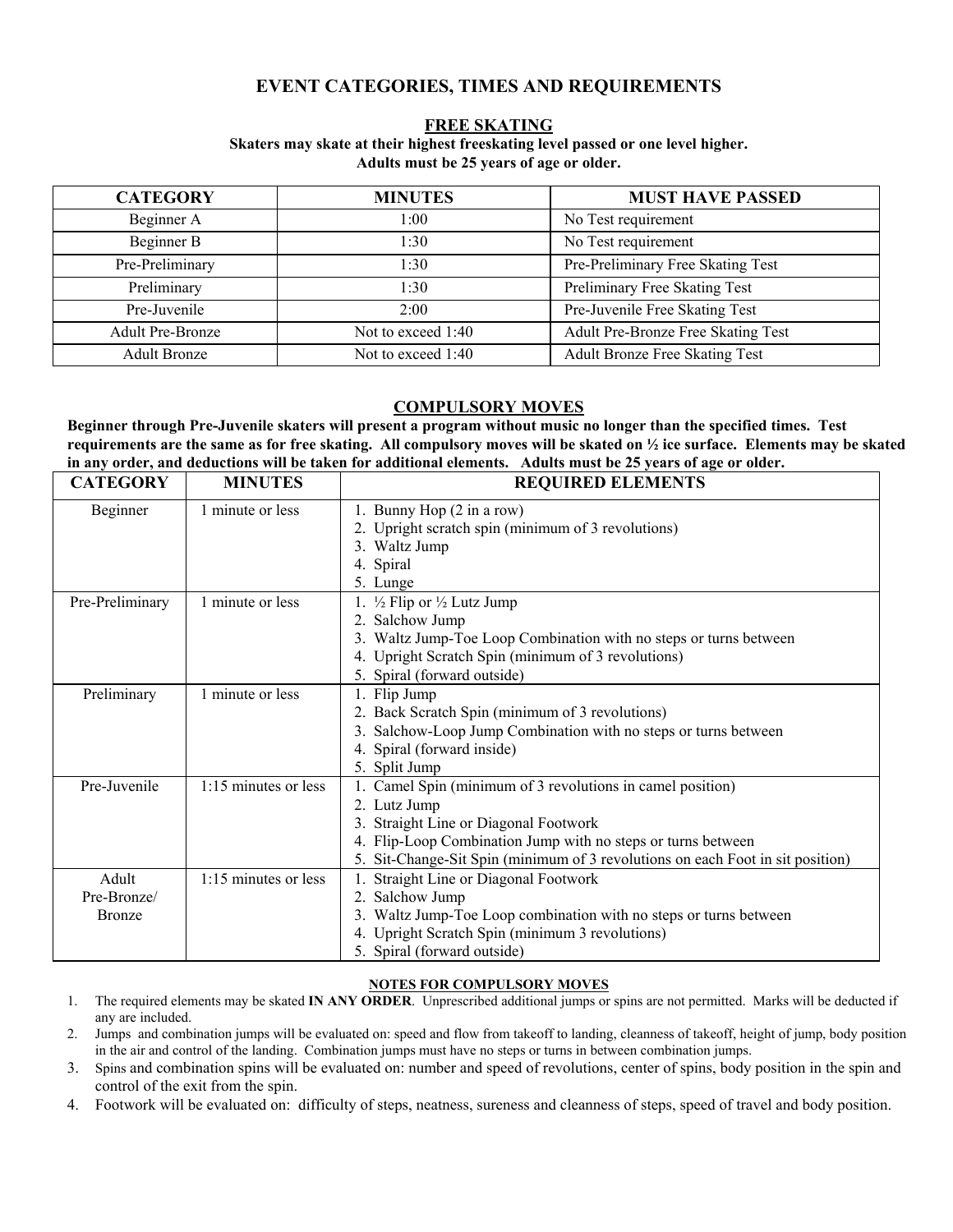## **COUPLES DANCE EVENTS**

#### **PRELIMINARY**

| <b>CATEGORY</b>             | <b>DANCES</b>       | <b>BOTH PARTNERS</b>                              |
|-----------------------------|---------------------|---------------------------------------------------|
| Preliminary (Initial Round) | Canasta Tango       | May not have completed the Preliminary Dance Test |
|                             | Dutch Waltz         | May not have completed the Preliminary Dance Test |
| Preliminary (Final Round)   | <b>Rhythm Blues</b> | May not have completed the Preliminary Dance Test |
|                             | <b>Swing Dance</b>  | May not have completed the Preliminary Dance Test |

#### **PRE-JUVENILE**

| <b>CATEGORY</b>              | <b>DANCES</b>       | <b>BOTH PARTNERS</b>                          |
|------------------------------|---------------------|-----------------------------------------------|
| Pre-Juvenile (Initial Round) | Cha-Cha             | May not have passed the Pre-Bronze Dance Test |
|                              | Dutch Waltz         | May not have passed the Pre-Bronze Dance Test |
| Pre-Juvenile (Final Round)   | Canasta Tango       | May not have passed the Pre-Bronze Dance Test |
|                              | <b>Rhythm Blues</b> | May not have passed the Pre-Bronze Dance Test |

#### **JUVENILE**

| <b>CATEGORY</b>          | <b>DANCES</b>   | <b>BOTH PARTNERS</b>                         |
|--------------------------|-----------------|----------------------------------------------|
| Juvenile (Initial Round) | Ten Fox         | May not have completed the Bronze Dance Test |
|                          | Hickory Hoedown | May not have completed the Bronze Dance Test |
| Juvenile (Final Round)   | Cha-Cha         | May not have completed the Bronze Dance Test |
|                          | Willow Waltz    | May not have completed the Bronze Dance Test |

#### **SOLO DANCE EVENTS**

| <b>DANCES</b>       | <b>LAST TEST LEVEL PASSED</b>                     |
|---------------------|---------------------------------------------------|
| Canasta Tango       | May not have completed the Preliminary Dance Test |
| Dutch Waltz         | May not have completed the Preliminary Dance Test |
| <b>Rhythm Blues</b> | May not have completed the Preliminary Dance Test |
| Cha-Cha             | May not have completed the Pre-Bronze Dance Test  |
| Fiesta Tango        | May not have completed the Pre-Bronze Dance Test  |
| <b>Swing Dance</b>  | May not have completed the Pre-Bronze Dance Test  |
| Hickory Hoedown     | May not have completed the Bronze Dance Test      |
| Willow Waltz        | May not have completed the Bronze Dance Test      |
| Ten Fox             | May not have completed the Bronze Dance Test      |

## **NOTES FOR DANCERS**

- 1. Solo Dancers may enter up to three solo dances. Medals will be given for each dance.
- 2. The referee will determine which patterns will be skated.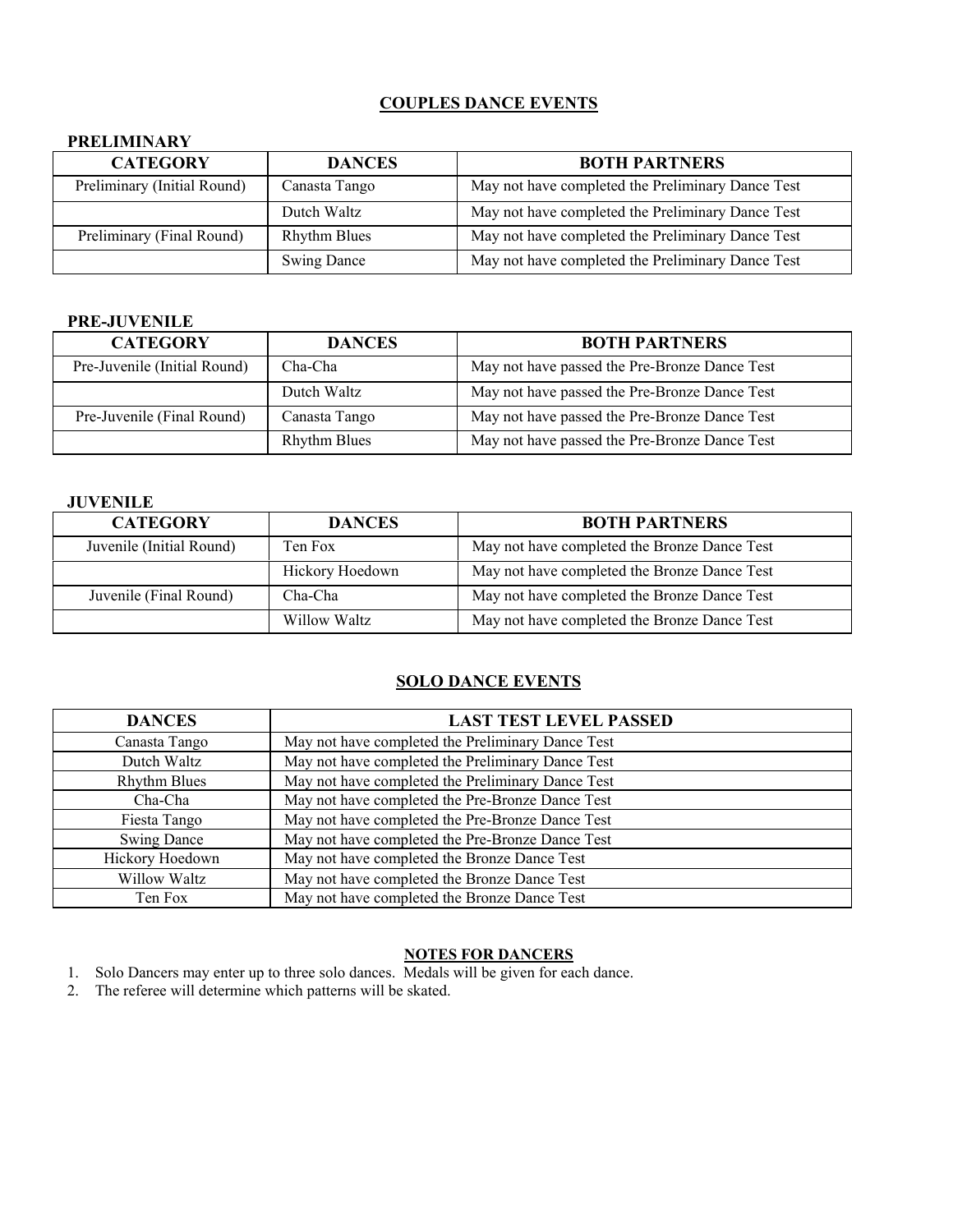#### **PAIRS EVENTS**

#### **MIXED PAIRS**

| <b>CATEGORY</b> | <b>MINUTES</b> | <b>MUST HAVE PASSED</b>                  |
|-----------------|----------------|------------------------------------------|
| Preliminary     | l:30           | Preliminary, but not Juvenile Pair Test  |
| Juvenile        | 2:00           | Juvenile, but not Intermediate Pair Test |

#### **SIMILAR PAIRS**

| <b>MINUTES</b> | <b>MUST HAVE PASSED</b>                                 |
|----------------|---------------------------------------------------------|
| 1:30           | No test requirement, but not Juvenile Free Skating Test |
| 2:00           | Pre-Preliminary, but not Juvenile Free Skating Test     |

#### **ARTISTIC**

Eligibility by test level as described for Free Skating events. Vocal music may be used. Appropriate costumes are encouraged but not mandatory and should not pose a safety hazard to the skater. Judging will emphasize artistic expression, originality, creativity and musical interpretation. Only hand-held props may be used. Costume accessories, once removed, are props. Nothing may be placed on the ice surface.

| <b>CATEGORY</b>                | <b>MINUTES</b> |
|--------------------------------|----------------|
| Beginner                       | 1:30           |
| Pre-Preliminary                | 1:30           |
| Preliminary                    | 1:30           |
| Pre-Juvenile                   | 1:30           |
| <b>Adult Pre-Bronze/Bronze</b> | 1:30           |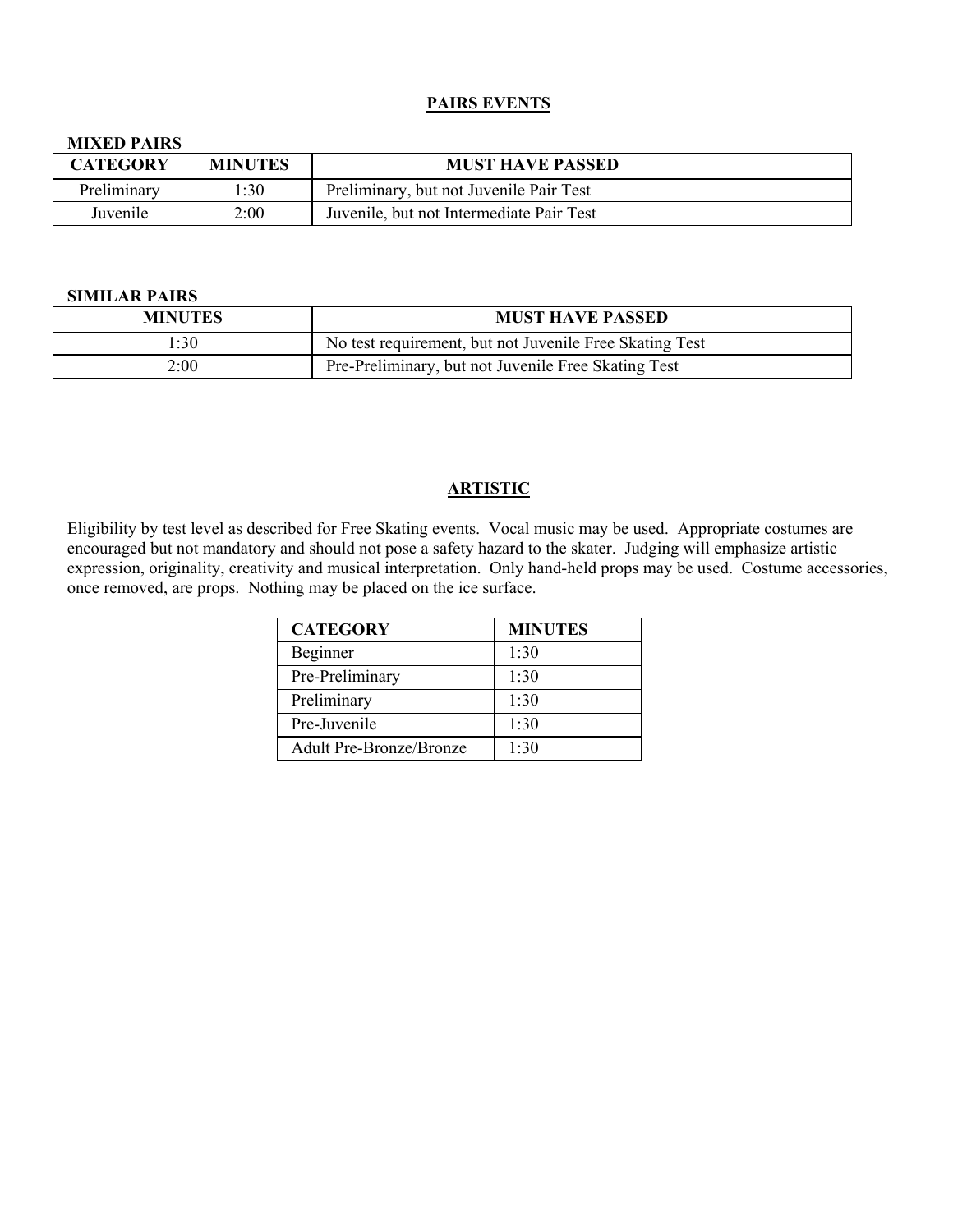# **OFFICIAL ENTRY FORM RISING STAR'S COMPETITION NOVEMBER 8-10, 2002**

**Please** *print* **all information**

| Name:                                                                                                                                                                                       |                                                                                                                                                                                                                               |                                   | Age:         | Birthdate:                        |
|---------------------------------------------------------------------------------------------------------------------------------------------------------------------------------------------|-------------------------------------------------------------------------------------------------------------------------------------------------------------------------------------------------------------------------------|-----------------------------------|--------------|-----------------------------------|
|                                                                                                                                                                                             | Address:                                                                                                                                                                                                                      |                                   | City:        | $St:$ $Zip:$                      |
|                                                                                                                                                                                             | Phone: ( ) Home Club:                                                                                                                                                                                                         |                                   |              | USFSA $#$                         |
|                                                                                                                                                                                             | Coach's Signature: 2008 and 2008 and 2008 and 2008 and 2008 and 2008 and 2008 and 2008 and 2008 and 2008 and 2008 and 2008 and 2008 and 2008 and 2008 and 2008 and 2008 and 2008 and 2008 and 2008 and 2008 and 2008 and 2008 |                                   |              | Phone: $($ )                      |
| <b>Highest Test Passed:</b>                                                                                                                                                                 | Free Skate                                                                                                                                                                                                                    | Date                              |              | Moves Monte March 2014            |
|                                                                                                                                                                                             |                                                                                                                                                                                                                               |                                   |              | Dance Date Date Figures Date Date |
|                                                                                                                                                                                             |                                                                                                                                                                                                                               | Date                              |              |                                   |
| Partner's Name:                                                                                                                                                                             |                                                                                                                                                                                                                               |                                   |              | Partner's USFSA #                 |
| (Partner is required to submit a separate entry form)                                                                                                                                       |                                                                                                                                                                                                                               |                                   |              |                                   |
| <b>CERTIFICATE OF ELEGIBILITY:</b> I CERTIFY THAT THE ABOVE NAMED SKATER IS A MEMBER IN GOOD STANDING OF THE<br>USESA CLUB INDICATED AND THAT THE TEST LEVEL INDICATED IS TRUE AND CORRECT. |                                                                                                                                                                                                                               |                                   |              |                                   |
| <b>SIGNATURE:</b>                                                                                                                                                                           |                                                                                                                                                                                                                               |                                   | <b>TITLE</b> |                                   |
|                                                                                                                                                                                             |                                                                                                                                                                                                                               | TEST CHAIRPERSON OR CLUB OFFICIAL |              |                                   |

#### **CHECKLIST**

 **Signatures Medical release form completed and enclosed Application completed and enclosed Program Ad enclosed Videotaping Registration form**

- **Entry Fee Check**
- **Practice Ice request (mailed separately)**

#### **APPLICATIONS MUST BE POSTMARKED BY MIDNIGHT OCTOBER 1, 2002**

TOTAL FEES ENCLOSED: (NO CASH PLEASE) MAKE ALL CHECKS/MONEY ORDERS PAYABLE TO:

## **GARFIELD HEIGHTS FIGURE SKATING CLUB**

**Mail Application and Payment to: Joyce Lange 16022 Messenger Road Burton, Ohio 44021**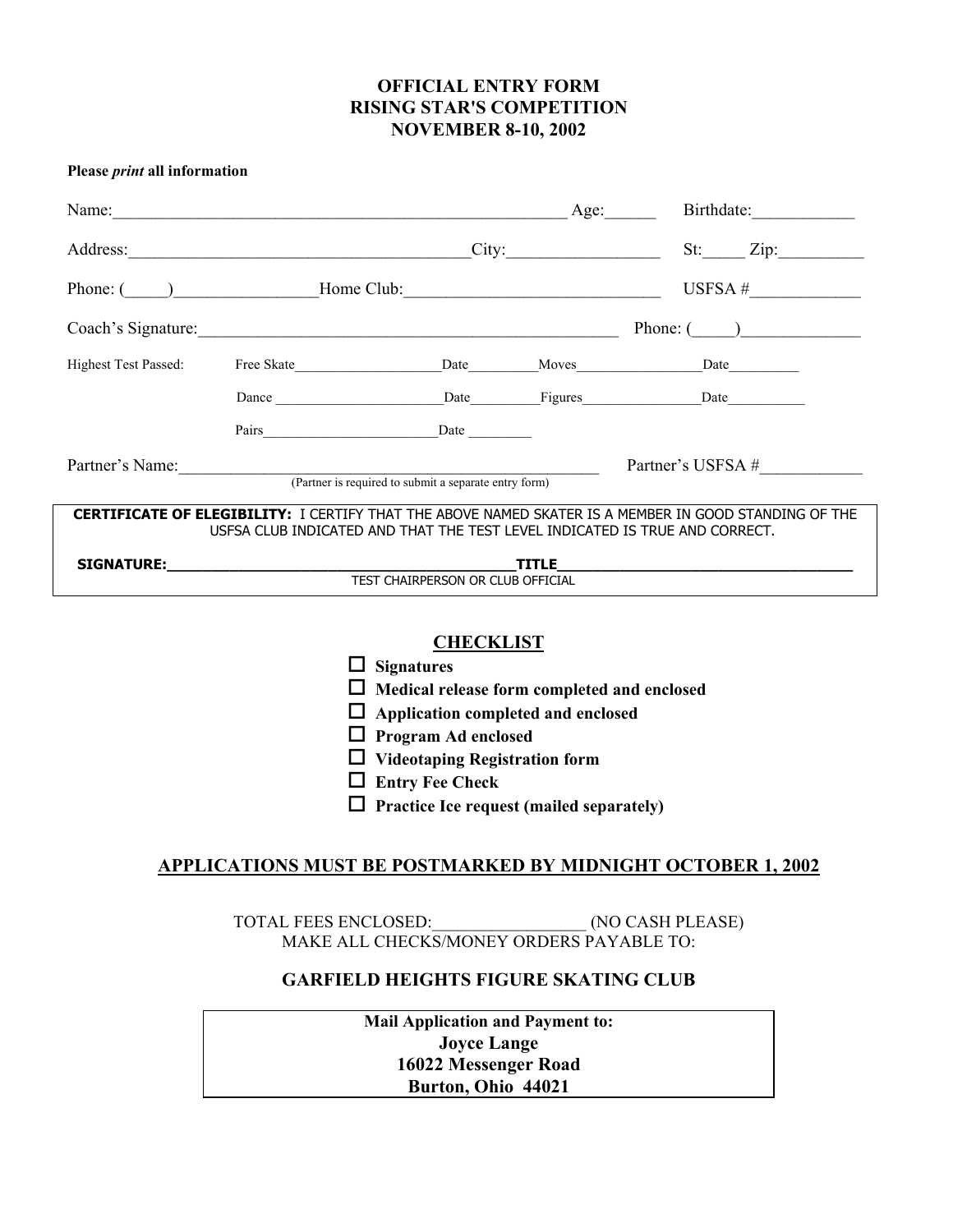Competitor's Name \_\_\_\_\_\_\_\_\_\_\_\_\_\_\_\_\_\_\_\_\_\_\_\_\_\_\_\_\_\_\_\_\_\_\_\_\_\_\_\_\_\_\_\_\_\_ USFSA# \_\_\_\_\_\_\_\_\_\_\_\_\_\_\_\_\_\_\_

# **CHECK EACH EVENT ENTERED**

| Ladies<br>Men                                                    |                                           |                                         |                                           |                                                                                                      |
|------------------------------------------------------------------|-------------------------------------------|-----------------------------------------|-------------------------------------------|------------------------------------------------------------------------------------------------------|
| <b>BEGINNER</b>                                                  | <b>PRE-PRELIMINARY</b>                    | <b>PRELIMINARY</b>                      | PRE-<br><b>JUVENILE</b>                   | <b>ADULT PRE-BRONZE/</b><br><b>BRONZE</b>                                                            |
| Compulsory<br>Freeskate<br>$1:00$ minute<br>ΑI<br>$1:30$ minutes | Compulsory<br>Freeskate<br>$1:30$ minutes | Compulsory<br>Freeskate<br>1:30 minutes | Compulsory<br>Freeskate<br>$2:00$ minutes | Compulsory<br>Freeskate – PRE-BRONZE<br>1:40 minutes Max.<br>Freeskate – BRONZE<br>1:40 minutes Max. |

#### **SOLO DANCE**

**Ladies\_\_\_\_\_\_\_\_\_\_\_\_Men\_\_\_\_\_\_\_\_\_\_\_\_**

| <b>PRELIMINARY</b>  | <b>PRE-JUVENILE</b> | <b>JUVENILE</b> |
|---------------------|---------------------|-----------------|
| Canasta Tango       | Cha-Cha             | Hickory Hoedown |
| Dutch Waltz         | Fiesta Tango        | Willow Waltz    |
| <b>Rhythm Blues</b> | <b>Swing Dance</b>  | Ten Fox         |

#### **DANCE/PAIRS/ARTISTIC**

| <b>COUPLES DANCE</b>                    | <b>MIXED PAIRS</b>      | <b>SIMILAR PAIRS</b> | <b>ARTISTIC</b>                                                                              |
|-----------------------------------------|-------------------------|----------------------|----------------------------------------------------------------------------------------------|
| Preliminary<br>Pre-Juvenile<br>Juvenile | Preliminary<br>Juvenile | Similar Pairs        | Beginner<br>Pre-Preliminary<br>Preliminary<br>Pre-Juvenile<br><b>Adult Pre-Bronze/Bronze</b> |

## **ENTRY FEES:**

\$50.00 for the first single event \$50.00 per team for the first event \$20.00 for the second single event \$30.00 per team for the second eve

\$30.00 per team for the second event \$15.00 for the second solo dance event \$15.00 for each additional event Each Partner must complete an application. Please return applications together.

Single Events:<br>
Solo Dance Events<br>
Solo Dance Events<br>
Solo Dance Events<br>
Solo Dance Events<br>
Solo Of the first solo dance event<br>
Solo Of the first solo dance event<br>
Solo Of the first solo dance event \$50.00 for all three events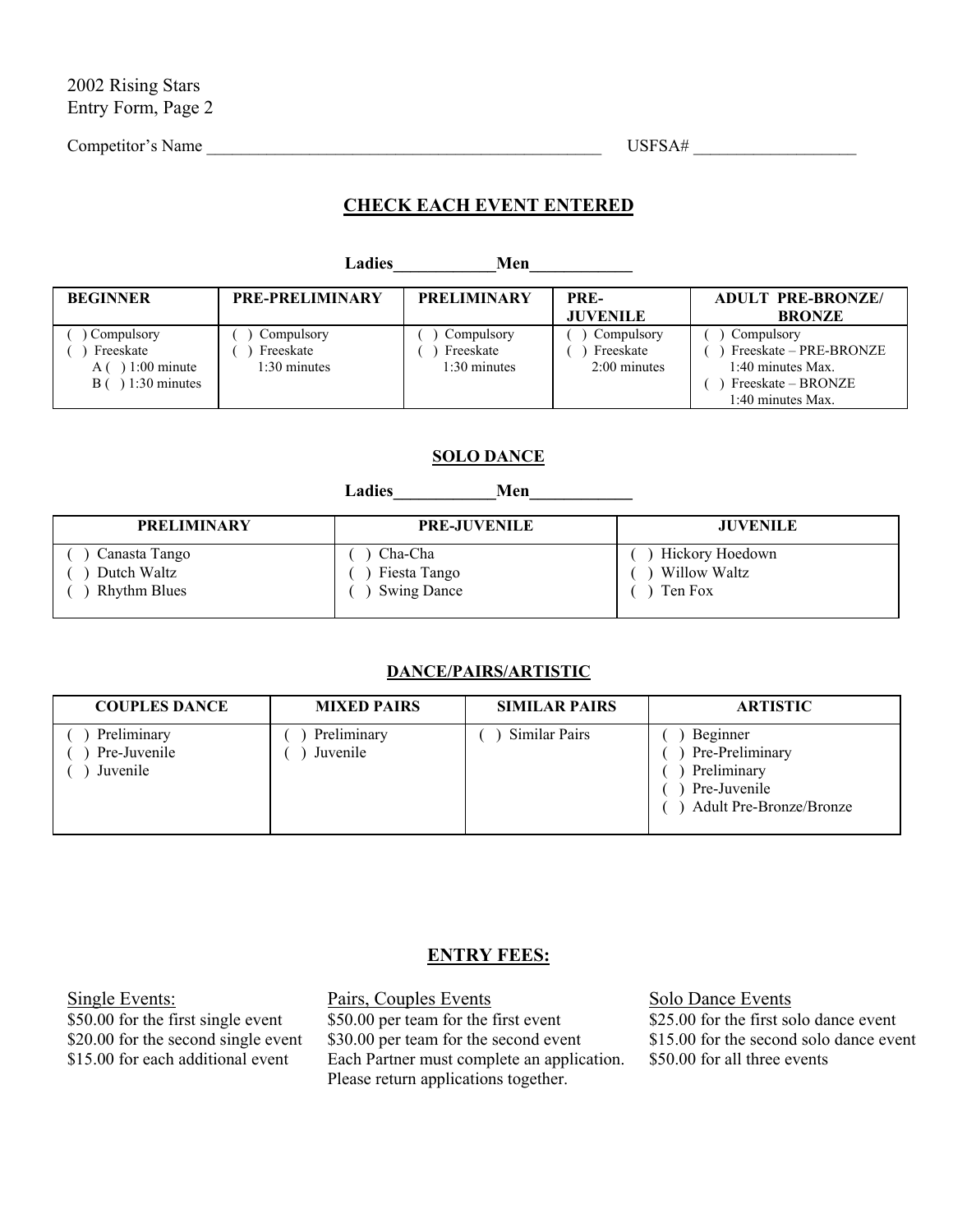# **MEDICAL FORM RISING STAR'S COMPETITION NOVEMBER 8-10, 2002**

| ADDRESS:                                   |                                                                                                                                                                                                                                |  |
|--------------------------------------------|--------------------------------------------------------------------------------------------------------------------------------------------------------------------------------------------------------------------------------|--|
|                                            |                                                                                                                                                                                                                                |  |
|                                            |                                                                                                                                                                                                                                |  |
|                                            |                                                                                                                                                                                                                                |  |
| Insurance Information:                     |                                                                                                                                                                                                                                |  |
|                                            | NAME OF INSURED: $\qquad \qquad$ POLICY #                                                                                                                                                                                      |  |
|                                            | Person to contact in an emergency if parent or guardian cannot be reached:                                                                                                                                                     |  |
|                                            | Name: Business Phone: (Calculation and Home: (Calculation and Home: (Calculation and Home: (Calculation and Home: (Calculation and Home: (Calculation and Home: (Calculation and Home: (Calculation and Home: (Calculation and |  |
| Family Doctor (Used in an Emergency only)  |                                                                                                                                                                                                                                |  |
|                                            |                                                                                                                                                                                                                                |  |
| Family Dentist (Used in an Emergency only) |                                                                                                                                                                                                                                |  |
|                                            | Name: Phone: ( )                                                                                                                                                                                                               |  |
|                                            | Please list any known allergies or medical conditions that would be relevant in case of an emergency:                                                                                                                          |  |
|                                            |                                                                                                                                                                                                                                |  |
|                                            | ,我们也不会有什么。""我们的人,我们也不会有什么?""我们的人,我们也不会有什么?""我们的人,我们也不会有什么?""我们的人,我们也不会有什么?""我们的人                                                                                                                                               |  |

# **THIS FORM MUST BE RETURNED WITH YOUR APPLICATION; OTHERWISE SKATER WILL NOT BE PERMITTED ON THE ICE. THANK YOU!!!**

#### **WAIVER OF CLAIMS FOR INJURY**

I understand that the USFSA and the Garfield Height FSC or organizers of this competition undertake no responsibility for damages or injuries suffered by the competitors. In addition, the competitor and his/her parent(s) or guardian(s) agree to assume all risks of injury and loss of property resulting from, caused by or connected with, the conduct and management of this competition, and to waive and release any and all claims which they may have against any officials, the USFSA, the Garfield Heights FSC and its officers.

SIGNATURE OF PARENT OR GUARDIAN OR COMPETITOR IF OVER AGE 18.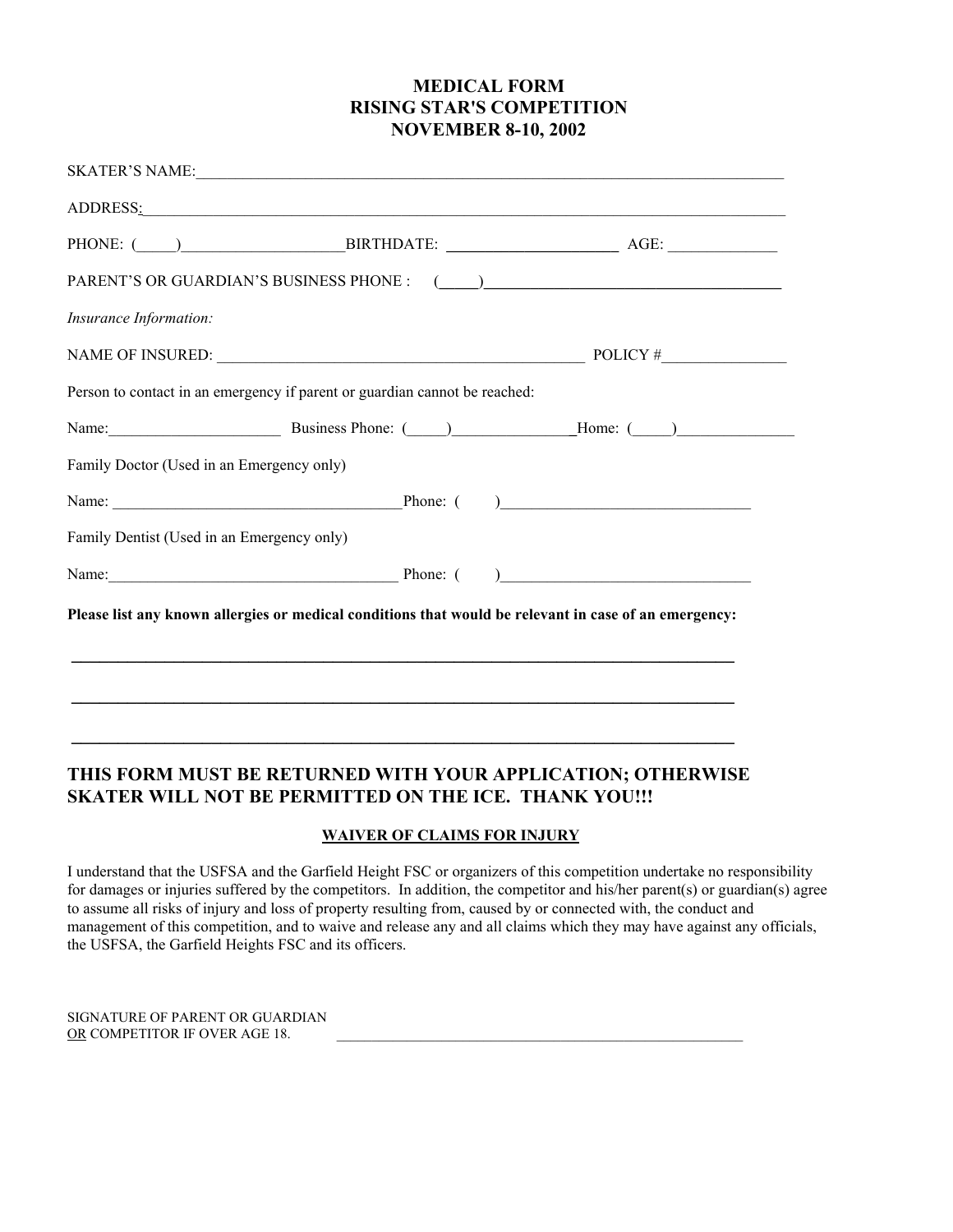# **PRACTICE ICE APPLICATION**

## **PRACTICE ICE SESSIONS WILL BE ON THURSDAY, NOVEMBER 7, 2002 (11:00 AM - 5:30 PM.)**

Each practice ice session will be 30 minutes. Each skater will be limited to **THREE PRACTICE SESSIONS** for Freeskating programs. Practice session time is available for Compulsory events, however, you may skate Compulsory programs during the Freeskating practice if you so wish. NOTE: Freeskating programs will be played only once per Freeskate session.

Practice Ice will be assigned by groups whenever possible. Each practice session will be limited in the number of skaters on the ice. Practice Ice sessions will be scheduled for Dance and Pair Events if the number of entries warrant separate practice time.

All schedules for practice ice, as well as competition times will be forwarded to the participating club for posting at your respective rink. No individual schedules will be mailed to the skaters.

PLEASE CHECK THE APPROPRIATE LEVEL: FEE PER SESSION: \$8.00

| Beginner – Compulsory        | Pre-Juvenile – Freeskate                                   |
|------------------------------|------------------------------------------------------------|
| Beginner – Freeskate         | <b>Adult Pre-Bronze/Bronze Compulsory</b>                  |
| Pre-Preliminary – Compulsory | <b>Adult Pre-Bronze/Bronze Freeskate</b>                   |
| Pre-Preliminary – Freeskate  | Solo Dance – Preliminary, Pre-Juvenile, Juvenile           |
| Preliminary – Compulsory     | Couples Dance - all levels (\$8.00 per competitor)         |
| Preliminary – Freeskate      | Mixed Pairs – Preliminary/Juvenile (\$8.00 per competitor) |
| Pre-Juvenile – Compulsory    | Similar Pairs (\$8.00 per competitor)                      |

| <b>NUMBER OF PRACTICE SESSIONS:</b> |        | x \$8.00 PER SESSION TOTAL ENCLOSED \$ |
|-------------------------------------|--------|----------------------------------------|
| <b>NAME</b>                         |        | PHONE: 0                               |
| <b>ADDRESS:</b>                     | CITY:  | ZIP:                                   |
| HOME CLUB:                          | COACH: | <b>PHONE:</b>                          |

## **PLEASE MAKE CHECK PAYABLE TO: (NO CASH PLEASE!)**

## **GARFIELD HEIGHTS FIGURE SKATING CLUB**

## **AND MAIL WITH PRACTICE ICE APPLICATION TO:**

**Susan Taylor 250 Newfield Circle Medina, Ohio 44256**

**For information on Practice Ice, contact Susan Taylor at (330)725-8531**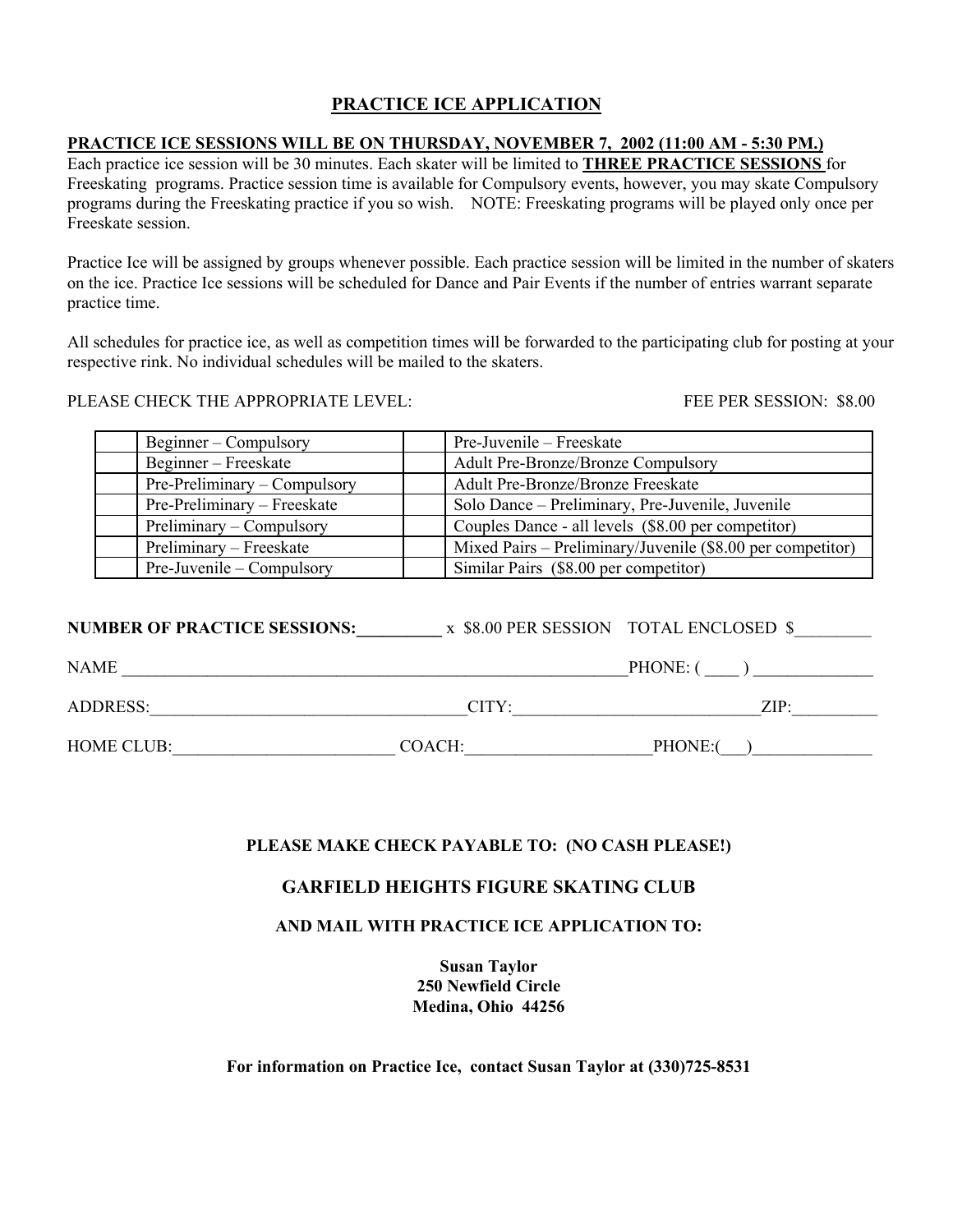# **RULES FOR VIDEOTAPING AND STILL PHOTOGRAPHY**

In order to ensure the safety of our skaters, protect the privacy of our skaters, and prevent improper commercial use of images of skaters:

I. All individuals using video or still camera equipment, must complete and submit upon entering the competition the registration form below.

2. Individuals must be prepared to produce photo identification upon request by Competition Officials.

3. Upon submission of the registration form below, you as the photographer, consent to being photographed, or videotaped by Competition Officials for purposes of identification.

4. After receipt of the registration form below you will be issued a photographer badge to be worn when taking photographs within the Competition building. **Remember: NO FLASH UNITS MAY BE USED IN THE RINK AREA.**

#### 5. **TO EXPEDITE YOUR ENTRY INTO THE COMPETITION AREA WITH CAMERA EQUIPMENT, PLEASE COMPLETE THE REGISTRATION FORM BELOW PRIOR TO YOUR ARRIVAL.**

6. Any person who improperly uses an image of a skater for commercial use will be liable to the skater for applicable damages.

--------------------------------------------------------------------------------------------------------------------------------------------

## **VIDEOGRAPHY AND STILL PHOTOGRAPHY REGISTRATION FORM**

| Please print all information clearly:                                                                                          |        |      |
|--------------------------------------------------------------------------------------------------------------------------------|--------|------|
| NAME:<br><u> 1989 - Jan Alexandria de Alexandria de la contrada de la contrada de la contrada de la contrada de la contrad</u> |        |      |
| ADDRESS:                                                                                                                       |        |      |
| CITY:                                                                                                                          | STATE: | ZIP  |
| PHONE: ()                                                                                                                      |        |      |
| Signature                                                                                                                      |        | Date |